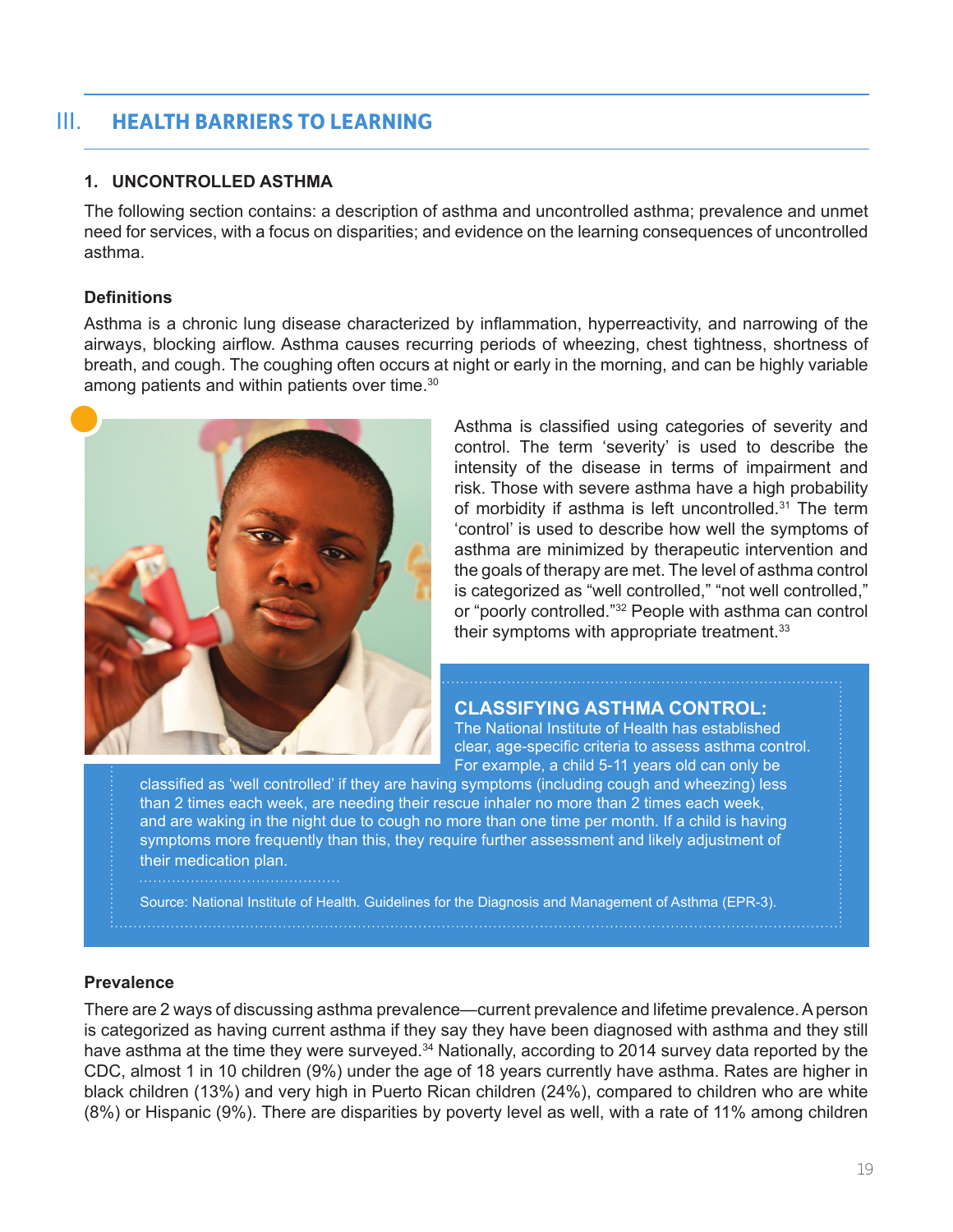with family incomes below the poverty threshold versus 7% among children with family incomes at least 4.5 times above the poverty threshold. By age group, the prevalence of children who currently have asthma is: 4% for children 0 to 4 years, 11% in children aged 5 to11 years, and 10% in children aged 12 to 17 years. In total, an estimated 6.3 million children currently have asthma.<sup>35</sup>



A person is categorized as having lifetime asthma if they say they have been diagnosed with asthma at any point in their lives, regardless of whether they still have asthma symptoms or require treatment. Lifetime asthma prevalence among children under 18 is 14%. Prevalence in children varies by race and ethnicity, with higher rates for black (19%) and Puerto Rican (31%), children compared to white children (12%) and Hispanic children (14%). By age group, lifetime asthma prevalence is: 6% in children 0 to 4 years, 16% in children 5 to 14 years, 17% in 15 to 19 years.<sup>36</sup>

Some vulnerable communities have an even higher prevalence of asthma than the national estimates. For example, among children aged 0 to 12 years in Central Harlem, 28.5% have been told by a doctor or nurse that they have asthma, and 30.3% have asthma or asthma-like symptoms *(2001–2003 data).* <sup>37</sup> Two studies in low-income communities in Detroit also found high rates of asthma. One study on preteens (students 10 to 13 years of age) in selected Detroit middle schools in 2003 found that 32% of children surveyed met criteria for probable asthma.<sup>38</sup> In a study of a vulnerable population of children aged 2 to 5 years in Detroit Head Start centers, 27% of children whose parents provided information met the criteria for probable asthma.39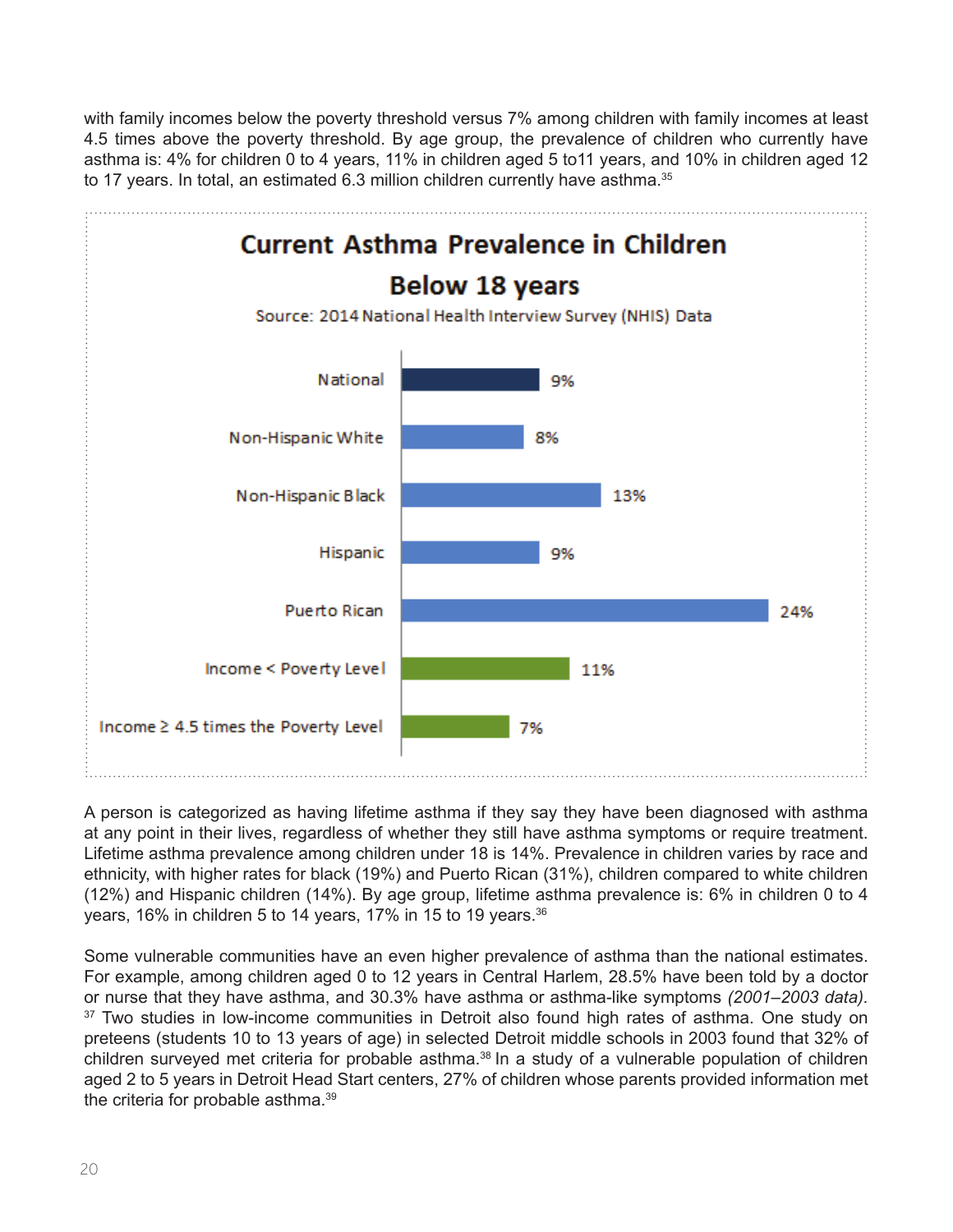# **THERE ARE TWO MAJOR MEDICATION TYPES USED TO TREAT ASTHMA:** relievers and

controllers. All patients should have a reliever (also called a rescue or quick relief medication), which is an inhaled medication such as albuterol, that can be used to rapidly mitigate acute symptoms. Controller medications, such as inhaled corticosteroids, can greatly reduce symptoms and airway sensitivity, but generally require daily preventative use for effectiveness. Under-treated patients are those who need but aren't prescribed or aren't using/correctly using an appropriate controller medication. They typically have more frequent symptoms, need/use their reliever more frequently, and require the Emergency Department (ED) and hospitalization more frequently. Frequent use of a rescue medication without the use of a controller medication is associated with increased risk of death from asthma. 

Source: National Institute of Health. Guidelines for the Diagnosis and Management of Asthma (EPR-3).

Hispanic children (22%), and white children (33%).<sup>41</sup>

# **Unmet need for services**

Asthma can be controlled with the appropriate treatment.

Indicators of poorly controlled asthma include Emergency Department (ED) visits, hospitalizations, missing school, nighttime awakenings, experiencing asthma symptoms frequently, experiencing asthma attacks, and using medications for quick relief frequently.

*Asthma symptoms, nighttime awakenings, and use of medications for quick relief*: Among children who currently have asthma, 38% report uncontrolled asthma, based on experiencing any of the following on a frequent basis: asthma symptoms, nighttime awakenings or use of medications to provide quick relief of asthma symptoms.<sup>40</sup> An earlier 2003-2004 four-state study on children with current asthma found that the percentage of black children (26%) and Hispanic children (19%) using quick relief medication was significantly higher than that of white children (12%). The same study found that the percentage of children with current asthma who were using medications for long-term control (which is generally the preferred treatment for keeping asthma under control) was low among all demographic groups: black children (21%),

*ED visits and hospitalizations*: According to a study using national data from 2007 to 2009, asthma related ED visits are 10.7 visits per 100 children with current asthma, with rates for children who are black at 15.2 visits per 100 children and Hispanics at 12.5 visits per 100 children.<sup>42</sup> This study also found that asthmarelated hospitalizations are higher for black children than white children (2.2 vs. 1.4 hospitalizations per 100 children with current asthma).43 An earlier study focused on childhood asthma using 2003 to 2005 national data found that compared with white children, black children have an ED visit rate that is 2.6 times higher, a hospitalization rate that is 2.5 times higher and death rate from asthma that is 5 times higher.<sup>44</sup> Findings were similar in a four-state study using 2003-2004 data on children with current asthma. The percentage of black children with asthma-related ED visits (39%) and asthma-related hospitalizations (12%) were double the rates for white children (18% for ED visits and 5% for hospitalizations).45

In some low-income communities, hospitalization rates are higher than the rates for the city. For example, certain neighborhoods in the South Bronx and upper Manhattan have much higher rates of asthma hospitalization than the rest of the city. In Hunts Point and Mott Haven in the Bronx, and in East Harlem, the asthma hospitalization rates are more than double the citywide rate (12.2, 11.4, and 5 per 1,000 children, respectively).<sup>46</sup> In Michigan children living in low-income areas are hospitalized for asthma 2.9 times as often as children living in high income areas.  $47$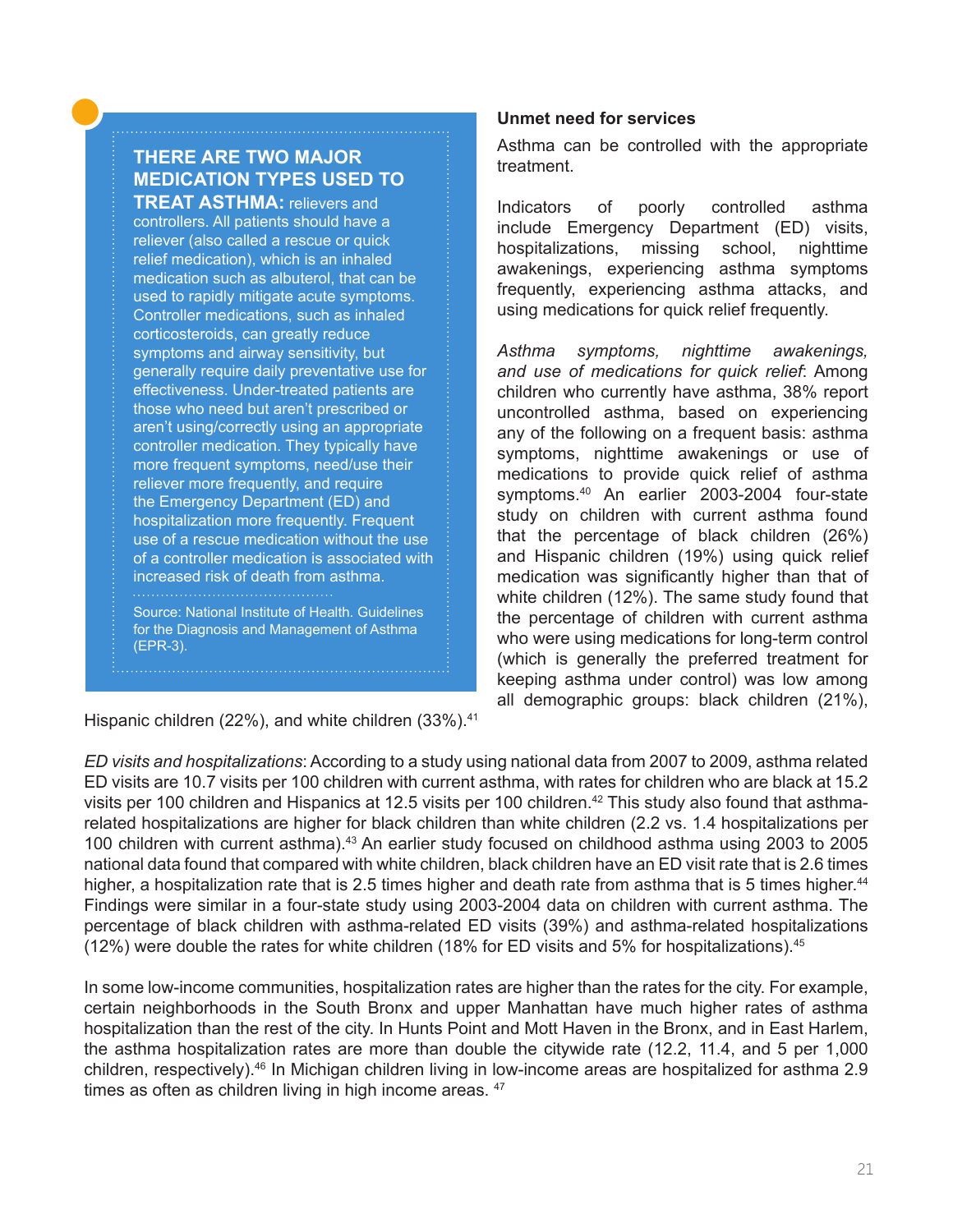*Asthma attacks*: About 48% of children who currently have asthma had asthma attacks in the past year. Rates by race and ethnicity do not appear to vary much and are as follows: black (52%), white (48%), Hispanic (45%) and Puerto Rican (43%).<sup>48</sup>

*Missing school*: In 2013, 13.8 million missed school days were reported for children aged 5-17 with current asthma. Half of children (49%) with asthma reported one or more asthma related missed school days during 2013. By race and ethnicity, the rates are: 44% for white children, 53% for black children and 57% for Hispanic children.49

# **Impact on learning**

Asthma has a negative impact on a child's school readiness and ability to learn once in school by causing missed school days and sleep disturbance that can affect performance in the classroom. What follows is an overview of the evidence examining the link between asthma and learning. The relationship between asthma and learning was extensively reviewed by Charles E. Basch and this summary relies heavily on his published research on this topic<sup>50</sup> and a literature review on asthma and school performance by Taras and Potts-Daterma.<sup>51</sup>

### *Missed school days/absenteeism*

The CDC measures missed school days as 'the number of reported missed school days among children with asthma' and as the 'percentage of children with asthma who reported one or more asthma-related missed school days.' The information is based on the National Health Interview Survey data gathered in response to a parent question of "During the past 12 months, how many days of daycare or preschool, school, or work did your child miss because of his/her asthma?". In 2013, 13.8 million missed school days were reported for children aged 5-17, up from 10.4 million in 2008. Half of children (49%) with asthma reported one or more asthma related missed school days during 2013.<sup>52</sup>

Despite varying definitions of asthma and measurements of absenteeism in the literature, the link between asthma and higher rates of absences is well established.<sup>53</sup> Research by Taras and Potts-Datema reviews literature on the effect of asthma on school attendance or academic achievement. Published peerreviewed literature from 1989 to 2004 that included school-aged children (5-18 years) was reviewed. Taras and colleagues found of 66 studies, virtually all showed a relationship between asthma and higher absenteeism rates.<sup>54</sup>

Another later study by Moonie et al. (published after the review by Taras and Potts-Datema) included 9000, predominately African American students in grades K-12 in a mid-west urban school district. The study compared general absenteeism (absences for any reason) between children with and without asthma and found that students with asthma were absent 1.5 days more than students without asthma. This study (Moonie et al. 2006) also found that missed school days increased with asthma severity. Children with asthma classified as "mild intermittent" missed on average 8.5 days of school in a year while children with asthma classified as "severe persistent" missed an average of 11.6 days of school in a year. Moonie et al. examined a subset of children who had illness related absences and found that 31% of absences caused by illness were from asthma symptoms. 55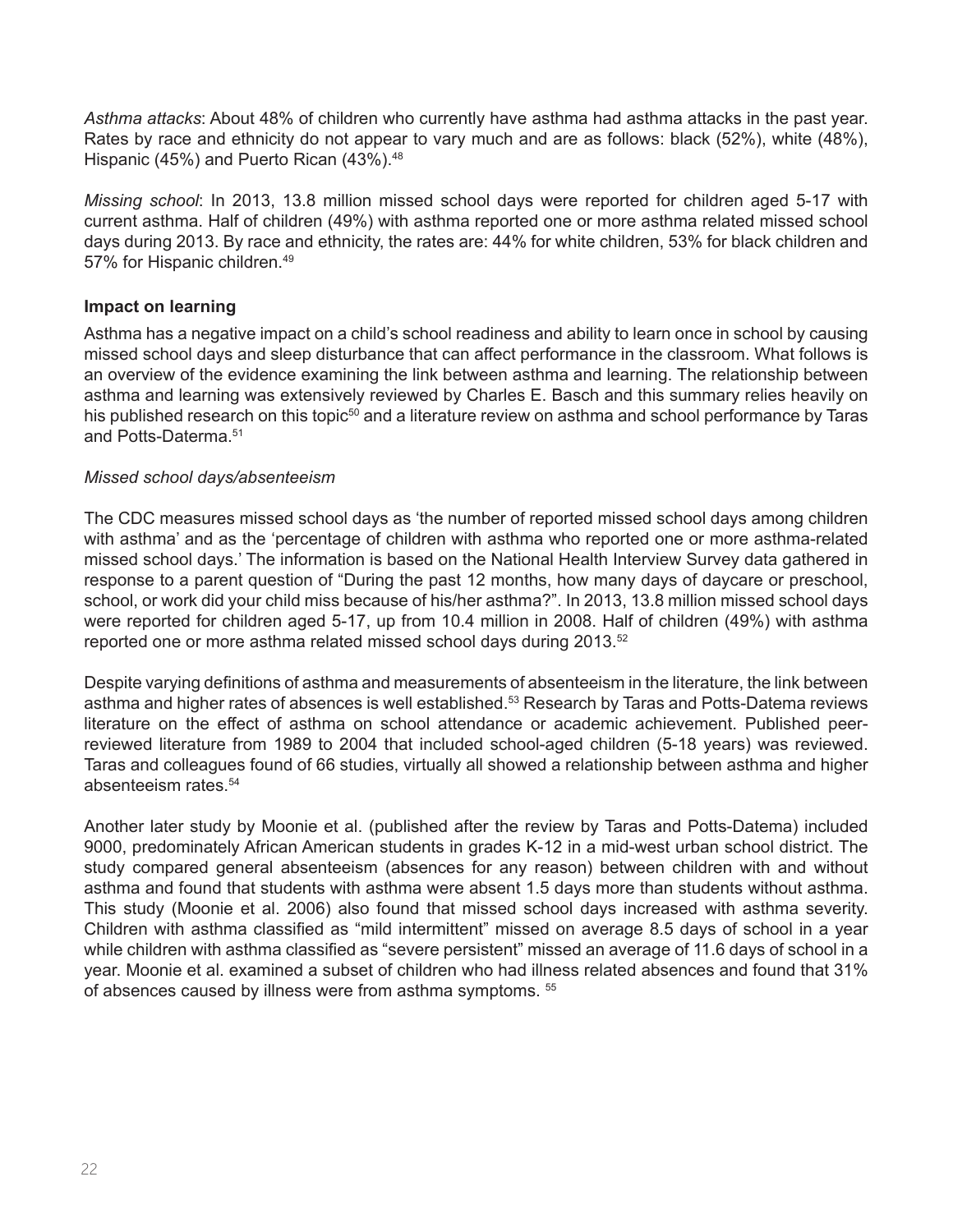# *Sleep disturbance*

Negative effects of asthma on learning ability and school attendance can in part be attributed to the impact of asthma on quality and quantity of sleep. Several studies examine the relationship between asthma and disturbed sleep.

A cross sectional survey by Diette et al. (2000) of 438 parents of children with asthma found 40% of asthmatic children had woken up during the night due to their asthma. Parents were also asked about school performance. Compared with children with asthma who did not have night-time awakenings, children who did have night-time awakenings missed more school days and their education suffered more due to asthma.<sup>56</sup>

A study by Stores et al. compared a sample of school aged children with and without asthma to measure the impact of nocturnal asthma symptoms on daytime functioning. In this study, children with asthma had significantly more disturbed sleep (based on measurements of actual sleep time, number of awakenings, number of REM cycles etc.,) and consequently a high rate of reported daytime sleepiness.<sup>57</sup> Another study by Desager et al. sampled 1,234 children between 6-14 years and found that those who experienced nighttime wheezing, a common symptom of asthma, had significantly more disturbed sleep due to waking up during the night and restless sleep.<sup>58</sup> Children with asthma have also been shown to be more likely than children without asthma to nap during the day.<sup>59</sup> One third of children with asthma report at least one nighttime awakening in the past month, although less common in children on controller medications.<sup>60</sup>

# *Cognition*

Asthma is a relapsing disorder; due to high variability in disease control it is difficult to demonstrate the effect of uncontrolled asthma on overall academic achievement. There has been a greater focus on the demonstrating the preventable consequences of uncontrolled asthma on adult work performance, using the term "presenteeism" to describe poor performance while at work due to the direct effects of the disease or the indirect effects from sleep deprivation.<sup>61</sup> Despite the difficulties in investigating the association between asthma and school work, some literature supports a link.

Research conducted by Stores et al. found children with asthma had higher rates of psychological problems and were reported to have more conduct related issues by their parents, compared with children without asthma. Children with asthma also performed less well on some tests of memory and concentration.<sup>62</sup>

The review of literature by Taras and Potts-Datema included 36 studies addressing school performance in children with asthma. Results were mixed with a third of the literature showed lower academic performance in children with asthma. These studies primarily found this link in children with severe and persistent asthma and in children from lower income families.<sup>63</sup> Of interest is a study of kindergarteners that found children with asthma scored lower on school readiness measurements than children without asthma, primarily due to parent reports of asthma related sleep interruption and resulting daytime sleepiness <sup>64</sup>.

A second study by the same research group, Halterman et al. (2006), stratified asthmatic kindergarteners by asthma severity and found children with persistent symptoms scored lower on an assessment of task orientation and shy/anxious behaviors than children with intermittent or no symptoms.<sup>65</sup>